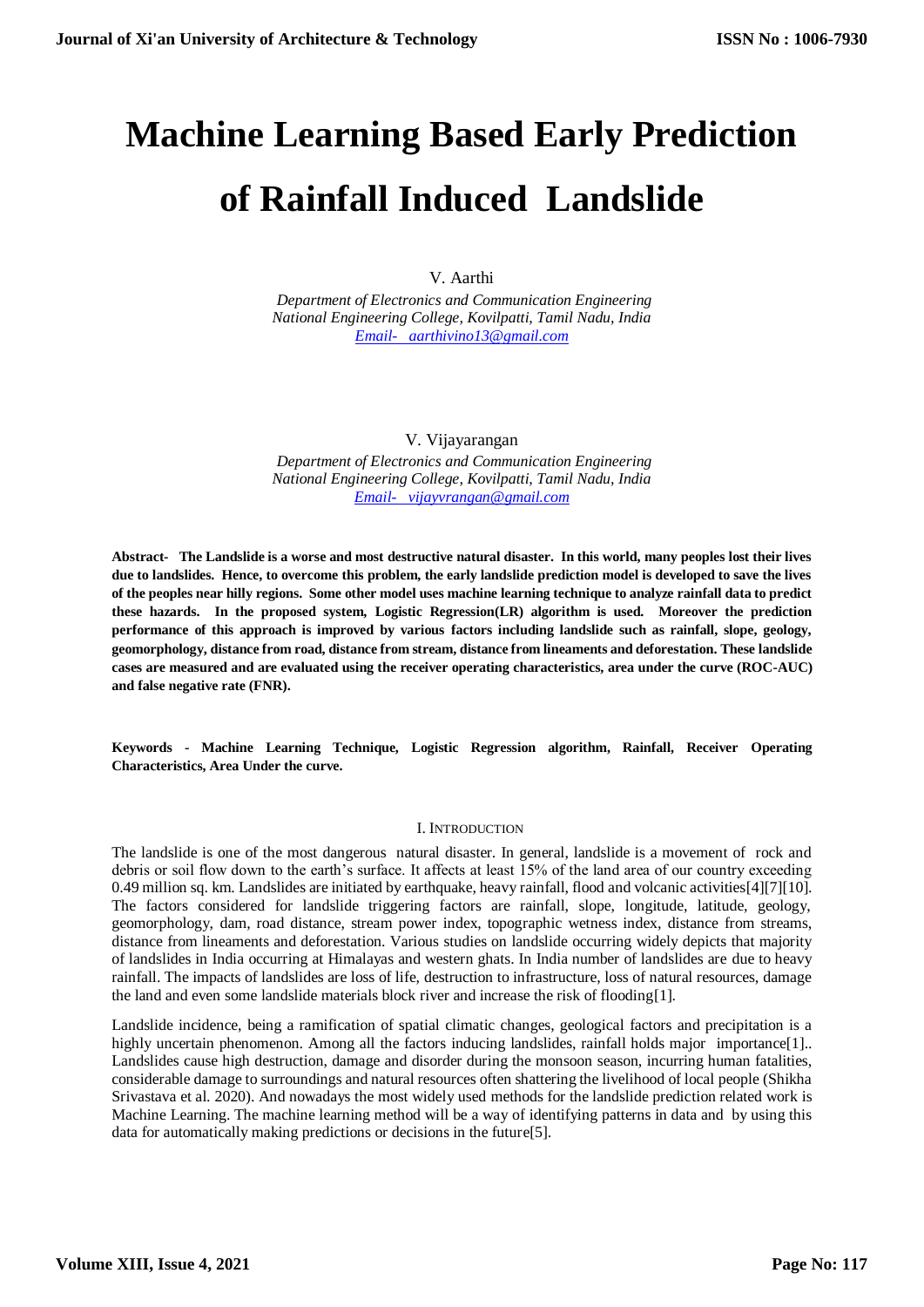

Figure 1. Landslide hazard zonation map in India

In the state of Kerala, a large landslide occurred in Idukki district because of heavy rainfall on **sixth** August 2020. Idukki district becomes the frequently occurring and worst-hit district in Kerala during 2018 and 2020 disaster, with 143 major landslides in the state government records[6]. The slope map of Idukki district shows the geography of the area consists of slopes as steep as 80◦ and the elevation ranges up to 2692 m. A great proportion of the populace of the district had homes in those risky slopes, which had been destroyed withinside **the** 2018 landslides regardless of the constructing typology. 97% of the essentia**l** roads withinside the districts reduce via the rugged mountains and hills, which might be regularl**y** blocked because of landslides withinside the monsoons. Sprawling **t**hroughout a place of 4358 km2 ,Idukki supplies 66% of the electric power requirements of Kerala. Idukki is the second largest district in terms of land area, where one half of the area is covered by forest with 3139 density in Kerala. The Western Ghats can be divided into two segments, north and south, separated by the Gap of Palghat.



Figure 2. Location and slope map of Idukki district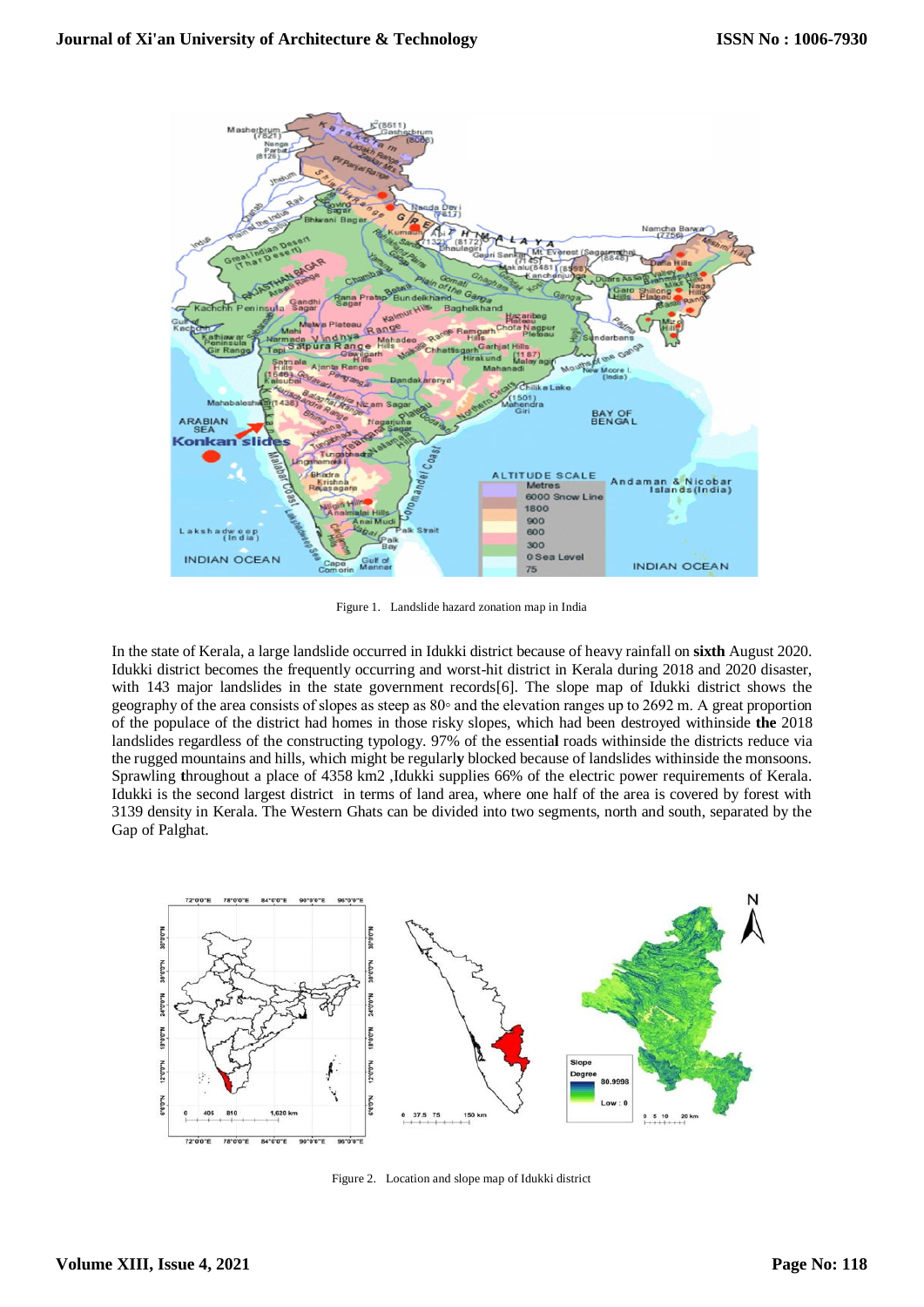

Figure 3. Density of forest in Idukki district

## II. PROPOSED ALGORITHM

## *2.1 Data Collection*

The first stage for creating landslide dataset is based on the historical records of any landslide hazard study. The landslide dataset developed for this research has been collected from the Geological Survey of India and from interactions with the people of the area. The deforestation diaries are collected from Kerala Forest Resource Management. The rainfall data of annual resolution collected from 2010 in Meteorological Centre.



Figure 4. Fliw chart of proposed system

.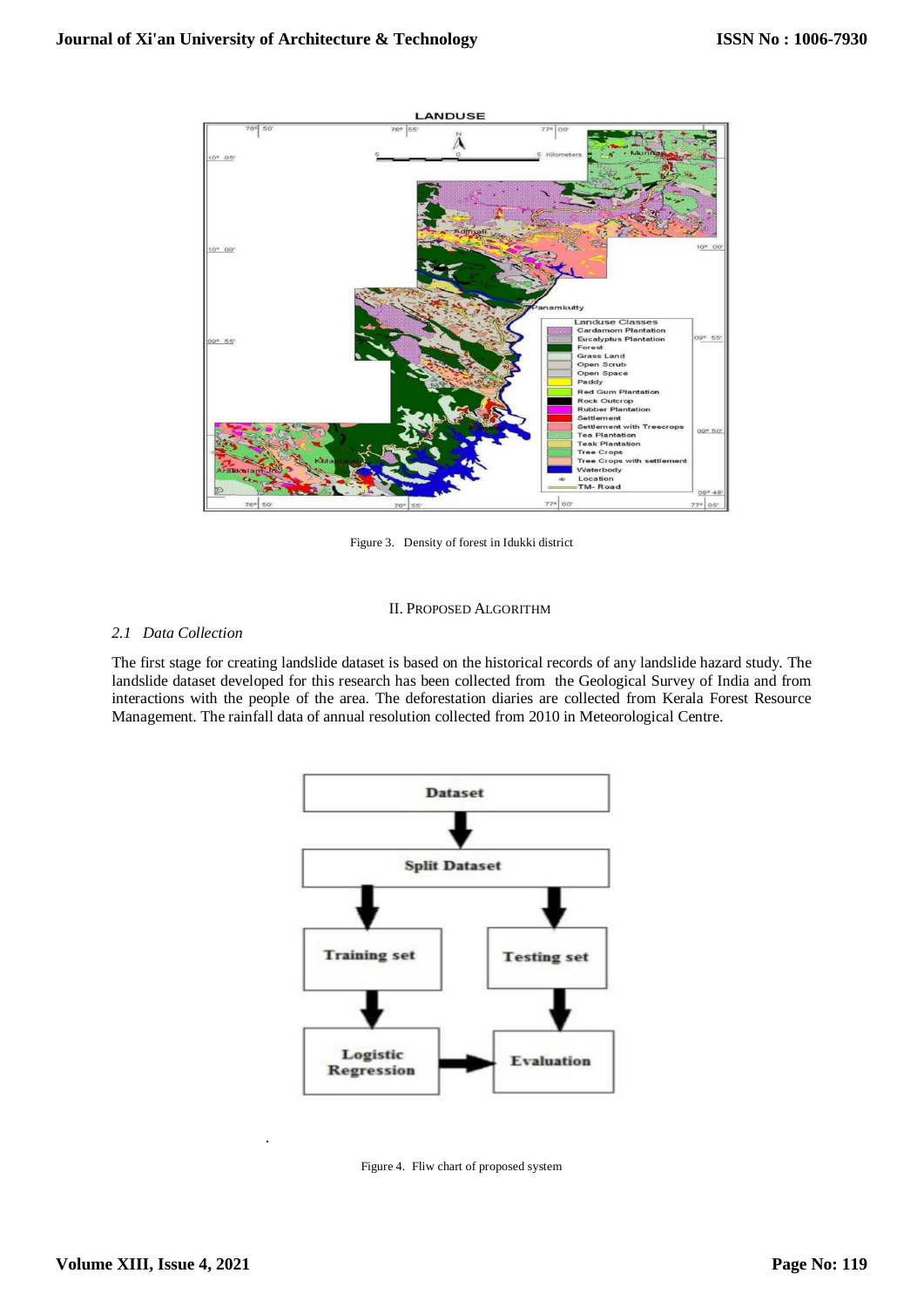#### *2.2 Logistic Regression*

There are many different algorithms and methods which could be used for the landslide prediction research. However, few methods perform better than others; no single method proves to be superior in all given conditions. So, just by selecting a model to get better performance using various factors triggering a landslide an input. The logistic regression model is one of the classification algorithm in machine learning technology, in which it determines the probability that the predicted output[9]. These predicted outputs belongs to a particular target variable or class (landslide and non-landslide). Logistic regression consists of three categories: Binary (dichotomous or has two possible classes coded as 0/1: absence/present), Multinomial (more than two categories, without ordering), and ordinal LR (more than 2 categories with ordering). The simplest form of sigmoid function for Logistic Regression is:

$$
P(Y=1) = \frac{1}{1+e-y}
$$

$$
y = \beta 0 + \beta 1X1 + \beta 2X2 + \cdots \beta nXn
$$

Where y is dependent variable and  $X_1, X_2, \ldots$  and  $X_n$  are explanatory variables. Then:

$$
P(Y = 1) = \frac{1}{1 + e^{-(\beta_0 + \beta_1 X_1 + \beta_2 X_2 + \cdots + \beta_n X_n)}} = \frac{e^{\beta_0 + \beta_1 X_1 + \beta_2 X_2 + \cdots + \beta_n X_n}}{1 + e^{\beta_0 + \beta_1 X_1 + \beta_2 X_2 + \cdots + \beta_n X_n}}
$$

where  $\beta$ 0 is an intercept of the model and  $\beta$ 1,  $\beta$ 2, ... . $\beta$ n are regression coefficients that measure the contribution of  $x1, x2, \ldots$  xn to the prediction model. With LR mathematical equation can be generated from regression coefficients and intercept, hence the probability of landslide incidence can be computed.

#### III. EXPERIMENT AND RESULT

In this study, the evaluation of explained variance of landslide triggering factors to landslide predictive model has been carried out using Logistic Regression algorithmIt is an efficient feature selection method in evaluating the variance of input data to models [2]. Explained variance is commonly used to measure the discrepancy between a model and actual data. Higher percentage of explained variance shows a strong strength of association. Hence, high explained variance shows the better predictive result.



Figure 5. Explained variance of landslide triggering factors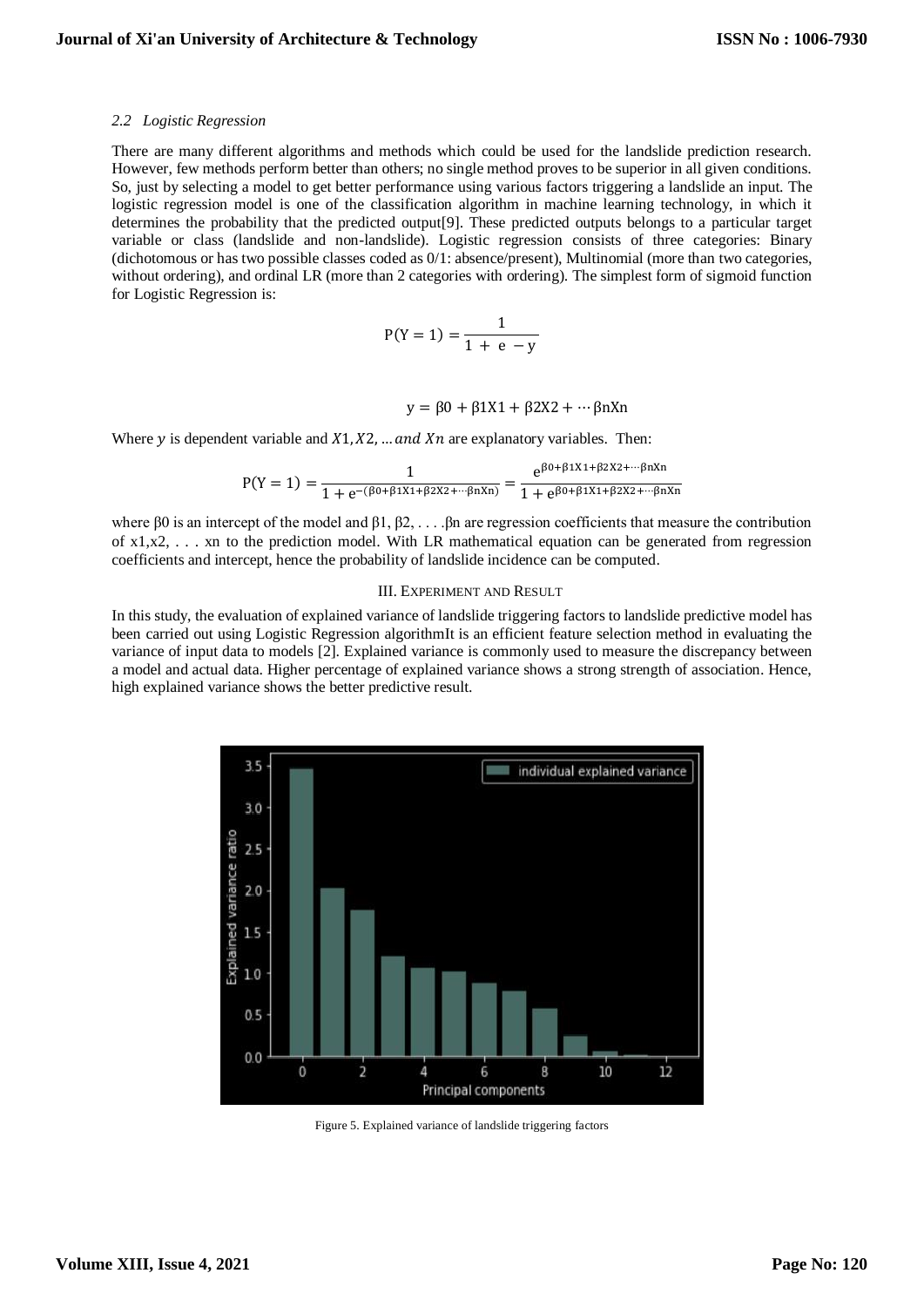

Figure 6. (a) Visualization of first factor using K-means clustering (b) Visualization of second factor using K-means clusterung

Receiver Operating Curve (ROC curve) is a standard method to evaluate general performance of landslide models. It is built by plotting couple of values ("sensitivity" and "100-specificity")[3]. Area under ROC curve (AUC) is used to evaluate quantitatively the performance of landslide models. If the AUC value is larger than 0.8, the performance of landslide models is good and acceptable. It can be observed that landslide model perform well for sp prediction of landslides in this study (AUC = 0.99). The LR model (sensitivity = 5.77%, specificity = 4.46%) achives better performance



Figure 7. ROC-AUC curve of Logistic Regression model

## IV.CONCLUSION

The natural hazards are beyond the control of human beings, but their destruction is often reduced if prediction mechanisms are carried out in advance. In this paper a detailed description of Logistic Regression algorithm for landslide prediction was discussed. The developed models are capable of predicting with better predictive result.The predictive accuracy of the models can be increased by introducing other input variable such as density of forest. The study is conducted specifically for Idukki district, Kerala but can be generalized to any area vulnerable to rainfall-induced landslides.